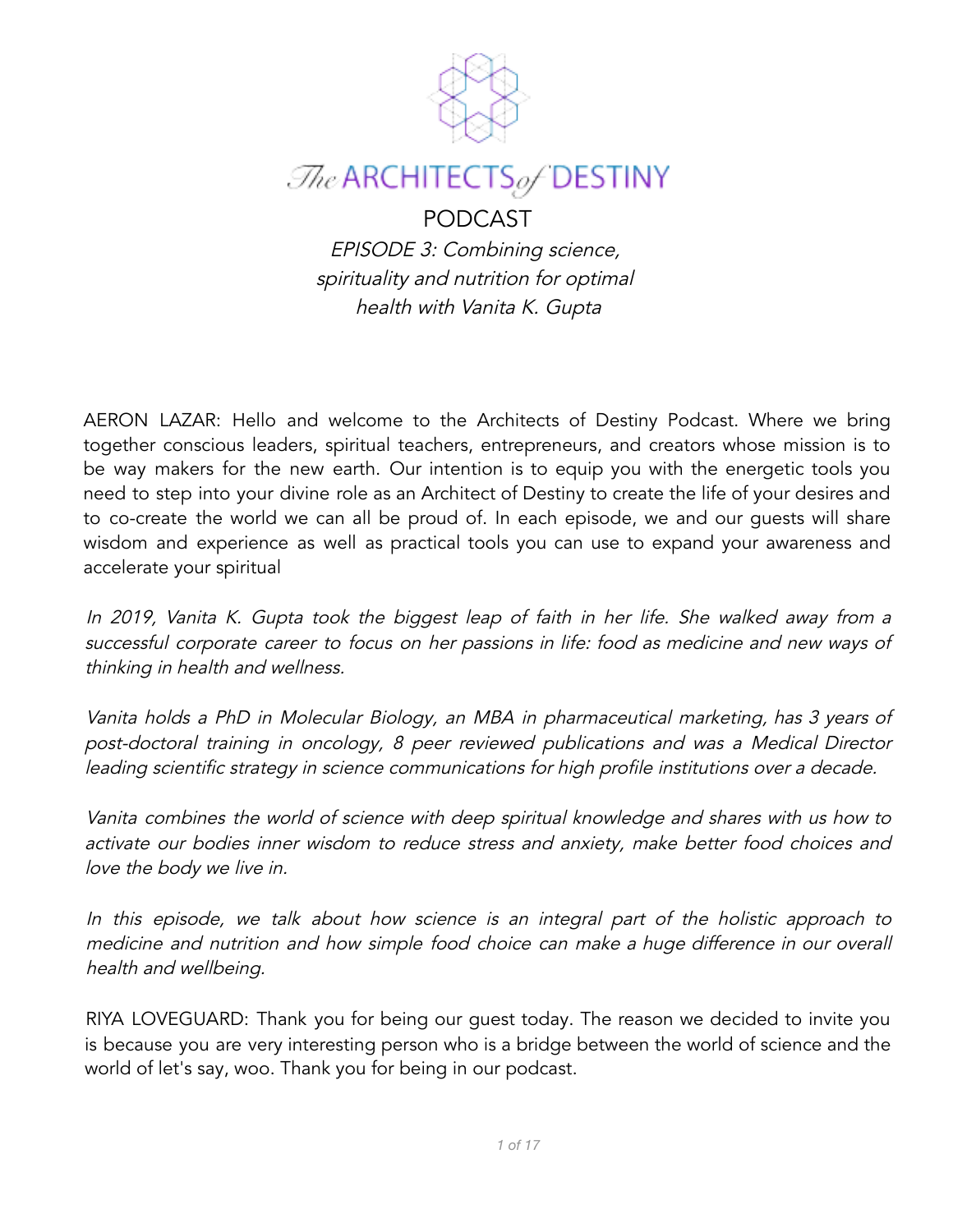VANITA K. GUPTA: Thank you so much for inviting me here. I am so excited. I love what you two do. It's just been kind of wonderful to be able to blend the science with the woo. I'm just very excited to be here.

RIYA LOVEGUARD: How did you make a transition because obviously I know you've been pursuing spirituality for a very long time since you were young, and you have also been investing in your education and career development. How did this tool will merge before you decided to kind of leave the 3D matrix behind and start your own venture? How did it happen?

VANITA K. GUPTA: It's a beautiful and a difficult story all at the same time. Obviously, my soul mission coming here to Earth was to blend these two. My parents are both doctors, my dad is an gastroenterologist, my mom's a pediatrician, all my aunts and uncles, almost all of them are doctors, my cousins my brother. I just come from a family of doctors. So I was born into a family of medicine and Western Medicine, specifically. My heritage is Indian and my parents came over to the US to pretty much live the American dream and the idea was to really practice Western Medicine.

Unfortunately or fortunately, I mean depending on how you look at it, my background was not the easiest. There was a lot of trauma there, violence and abuse, and a lot of things happened that made me realize that the world isn't what it seems to be. It woke me up at a very young age. On top of it, I had a brother and sister who were born with neurodegenerative diseases. It's an extremely, extremely rare disease. It's actually only found within India within a specific Caste System. To top this off, the disease was actually discovered and named by Nazi scientists.

So this wasn't the type of thing that you could even talk about in the general public. So you know already having this kind of background where I was questioning my reality. I have a brother and sister who are passing away, there's a lot of abuse that's going on, I can't even talk about this disease, I don't really know what's happening to them because we're not talking too much about this.

And to add to this, my parents sent me to a Catholic all-girls school. So I'm also you know having this Catholicism kind of put on me. Being Indian, I was told I was going to hell 'cause my parents believed in God that had elephant heads. And you know ,so I was already in hell. I just didn't know how there could be existing something else that was worse than my reality.

So while most kids were learning to ride their bike, I'm like questioning the meaning of life. I'm just digging deep in asking questions that most kids don't ask at that age, and it set me on a path very early on where I was reading anything I could get my hands on across religions.

I studied astrology, so it was just thing that was in me. I was sitting in the library, reading books on tarot, and I was hiding it in other books because I didn't want anybody to see me doing this. It wasn't accepted, this wasn't normal but I was also entrenched in the 3D World.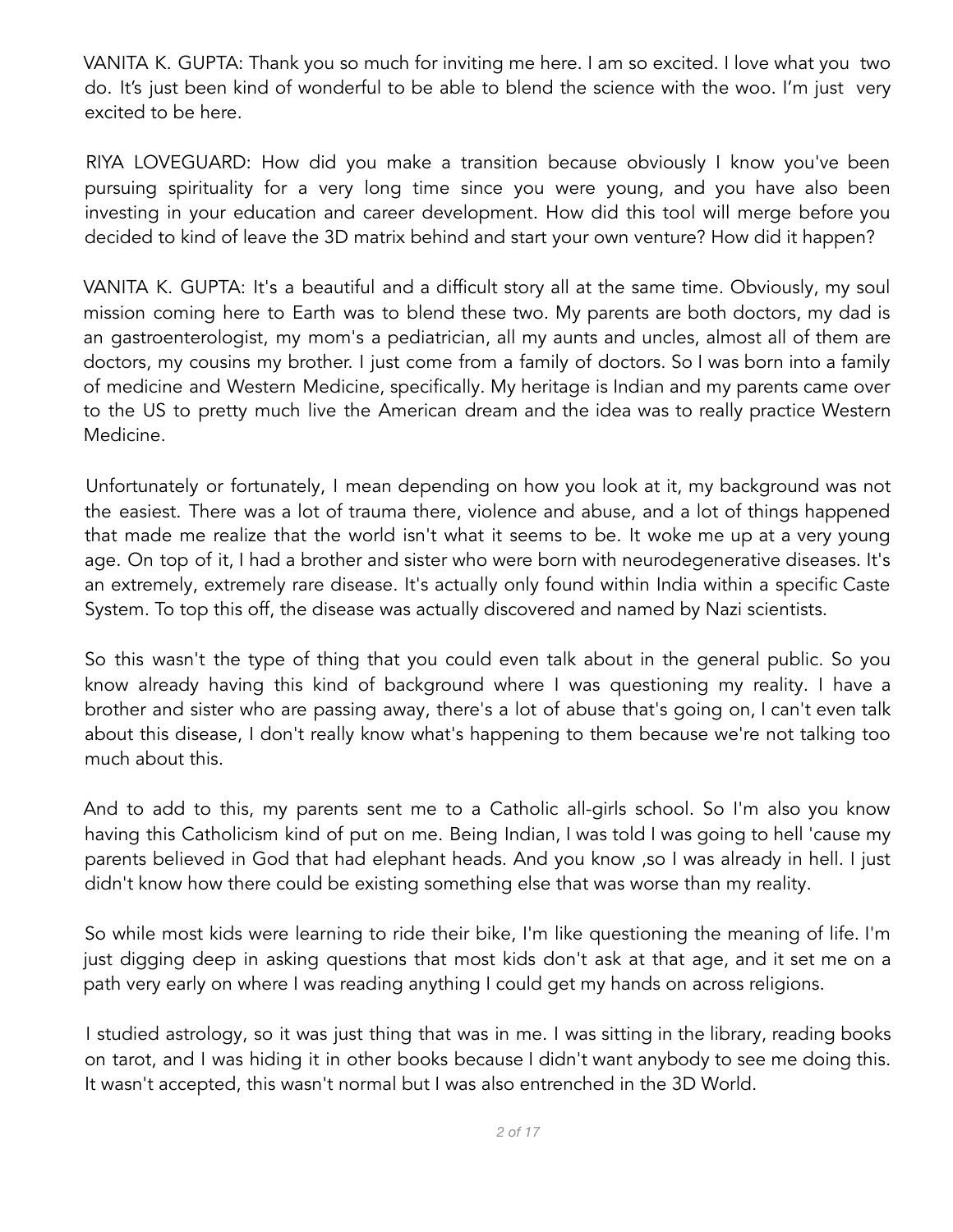I was physically watching my brother and sister pass away. I was dealing with this trauma that was happening. My parents were very abusive towards each other and to me, and it was something I had to also deal with. While I didn't really believe in Western Medicine because there was the stuff that went around medicine. It wasn't just the treating of patients, it wasn't just the medicine, it was the you know the propaganda, and pharmaceuticals companies really like wining and dining my parents. You could see this stuff happening and it was something that really turned me off, but at the same time my brother and sister were able to live lives that had a lot less pain and a lot longer than they would have been if they didn't have these medicines. So I kind of saw both sides of this very early on.

When I went on to figure out how I was going to get out of this house ,and make my life, and do what I needed to do, really science was something that I was naturally gifted. And so I went that direction. Medicine was the thing that my parents wanted me to do but then when I discovered I could be in science without doing medicine directly. I went that route.

So I got my PhD in molecular biology and then when I realized that research was something that was really difficult to sustain cause during that time, this was when there was a lot of money cut by the Republican Government on here in the US to certain funding groups that I would be getting my funds from, I couldn't do research that was actually science, that was actually curiosity, that was really exploration. Now, it was all about what was lucrative, what was going to make money, what the government could use.

So I left research and I went into something I said I would never do which was pharmaceuticals. You know, there's a reason for everything. I needed to be in there. I needed to learn. I needed to experience it. I also needed to prove to myself that I could do it, and that it was me choosing not to.

So I ended up getting my MBA in pharmaceutical marketing and I was in scientific communications for over a decade. So this was my life, but it wasn't who I ever was you know. I was the one who was kind of the psychedelic sheep in the office. I didn't really kind of fit into the norm there. I was always very different from everybody else and they would explain it as me being the "science nerd" but I knew that it was because I did have a meditation practice at home, I did believe in self-care I did eat my vegetables, I did some of the basic things in life and that really separated me from the crowd.

AERON LAZAR: If you look on Earth and how the systems are sort of set up on earth and you know you kind of look at everything from the food system, to Western Medicine, pharmaceutical industry, and it's all designed to keep us sick. Just treating the symptoms rather than the cure for this and actually, when we realize the Gaia, Mother Earth grows everything we could possibly need to stay healthy, it actually makes you realize when you compare sort of Western pharmaceutical, what a racket that is for these companies.

## *3 of 17*

VANITA K. GUPTA: I wholeheartedly agree, in the sense that we don't have a system of health care. We have a system of sick care. That's really what it comes down to. We wait until things are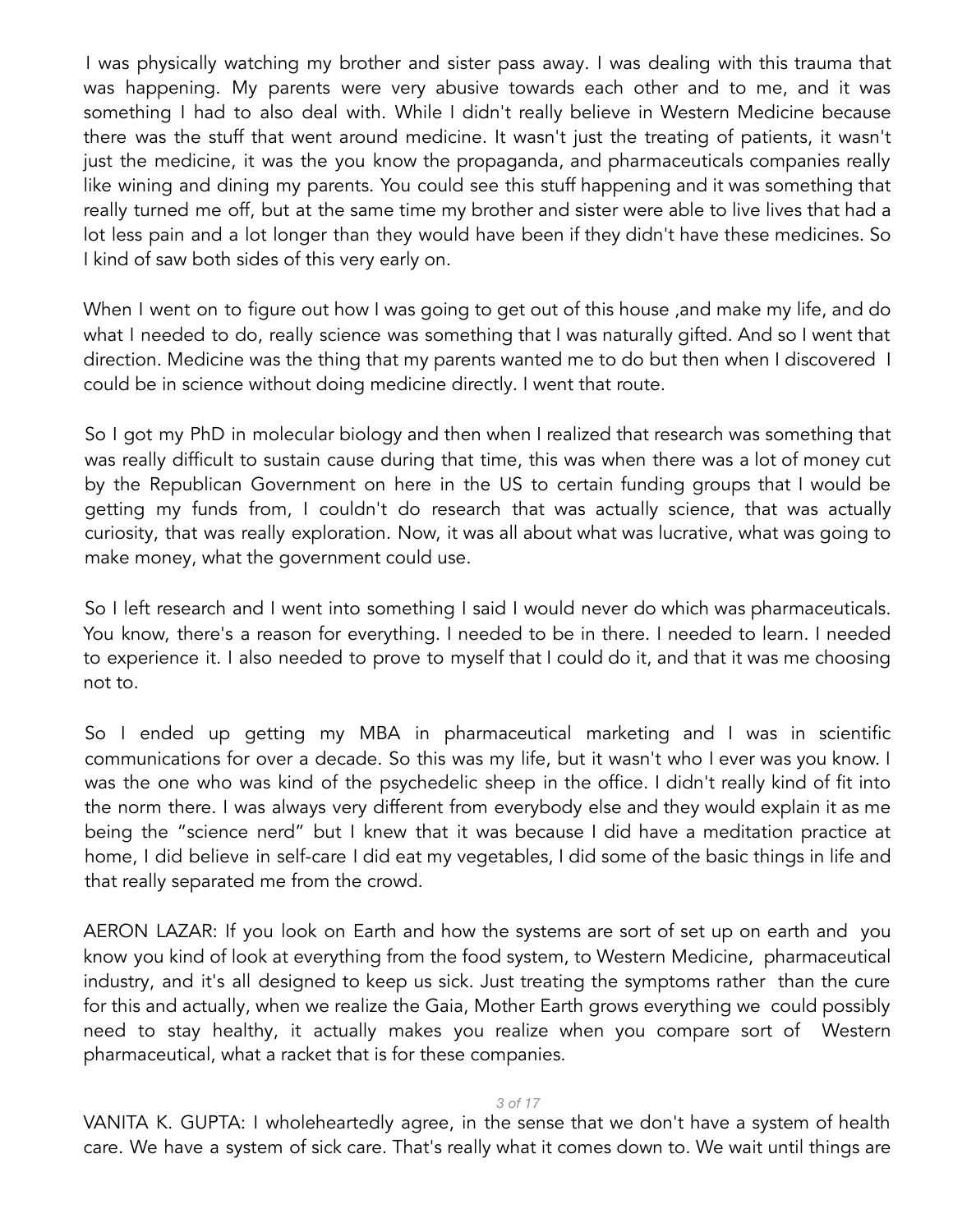wrong and then there is something to take something, to treat. But if you talk about preventative health, if you talk about really maintaining the systems of the body the systems, of the mind systems, of the soul, Western Medicine doesn't even consider anything except the physicality. They don't think about anything else, and that's a problem. But there is a benefit to Western Medicine. I had a brother and sister who were born with a very difficult to treat disease, and that's something that their soul chose to do, but it's nice to know they could live a life with less seizures or they could live a life that was less painful for the short time they had there to complete their mission. So there is a use for it. It's about a balance, and unfortunately, we're skewed to this idea of "take a pill and everything will be better. Oh everything is not better? Take another pill. Why don't we add another pill to that?"

AERON LAZAR: why don't we add another pill to that yeah it's just like a it's like a conveyor belt of treatment I guess you know and as I certainly so much over in America where you know you you all from you know you're living in LA Los Angeles and you know the American sort of healthcare system it just boggles me sometimes I mean I I we come from you know I come from the UK where there's a socialist healthcare system the the National Health Service and you know it just I remember that I was just shocked because right at the start of the pandemic or you know COVID-19 right at the start of last year I saw that there was this elderly gentleman who'd been on a ventilator and I've been admitted to hospital because of respiratory problems and they treated him and all the rest of it and it was all on social media and nurses and doctors were clapping him as they were Wheeling them out and then I read I think it was less than a month later he got he got a medical bill for \$1.5 million from that hospital and I was like "Oh my goodness" said obviously you know I don't think if he had insurance or whatever but it just puts it into perspective how much money there is within this sort of healthcare system in America.

VANITA K. GUPTA: is that it's unfortunate because we live in a time where health is expensive no matter how you look at it to be able be able to get like organic produce or to have a garden to grow your own food or to be able to make choices in your life that are really sustaining your help this this is an expensive system that we live in then and as you said you know it's almost designed to keep us sick and then when you get sick what do you do because how do you pay those bills you're in debt forever

RIYA LOVEGUARD: so question is awesome question is because we call the podcast architecture destiny and we wanna talk about a better world the new earth how do you see these problems that we talked about fixed how you envision this new earth from the perspective of medicine food system or how would you like it to be

## *4 of 17*

VANITA K. GUPTA: this is a really important question and i'm so glad you asked this because so often we focus on what's wrong instead of focusing on how are we going to create this new world together, how are we going to create this new earth, and I think the first thing is that we have to recognize that everything is interconnected. That we live in categories and isolation and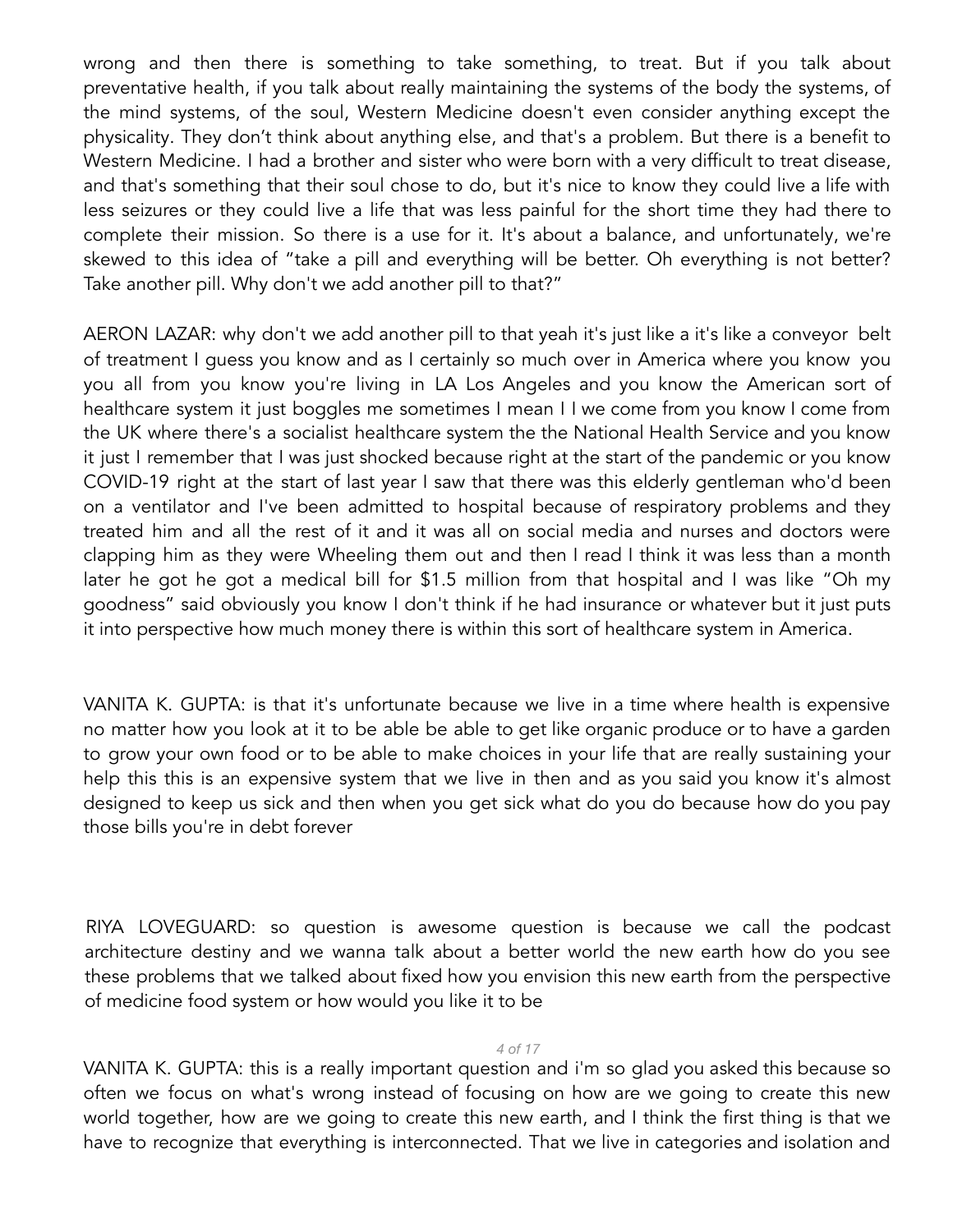you know just breaking things up into their component parts rather than looking at it as a whole. You know even in western medicine, you go to a gastroenterologist, cardiologist, to psychologist you know you might have a nutrition you might even have a fitness trainer, and everybody is looking at their individual function and it's great that there are people who are specialists in this but who's looking at the whole?

And then when we take this even further you've got our food systems. I mean there's most doctors don't consider food as part of medicine when this is probably the most important part of medicine.

What we put into our body is what's going to create this body that we have and how we live. So I think the first thing is to recognize, that everything is interconnected. We ourselves you know as in our human body I think Riya you listen to my talk where I talk a lot about this, where physically, this physical matter is only 1% of who we are we are 99.

It's actually 99.9% space so we're less than 1% human physicality. Everything in this physical world is really composed of space but we live in this third dimension, and so we see it as density. This is a low vibrational density and our bodies are meant to be in this lower vibrational density so that we can have this physical interaction that's why we're here on earth. Well on top of it, we are only 43% human we are mostly composed of non-human cells and so when we start to think about the fact that what we consider being human is actually not really human.

It's mostly microbes in space well then we have to start to think about the fact that we are looking at the way we treat ourselves as being something that we're not.

We shouldn't be treating the physical human cells, we should be treating the total system. This is the energetic system, this is the microbial system, this is the interaction of the microbial system with the human system within us and when we start to look at ourselves as being these complex systems of networks that are composed of human cells. Microbial cells, all the microbes and viruses and everything that compose who we are. And that this is mostly space, then, we can actually start to see the health of the earth the same way because we are made of the earth.

We are microcosms of the earth, and so when we start to really understand this like the unity consciousness that exists within us, we can see the unity consciousness that exists within without us, outside of us, and this is going to allow us to better understand how to take care of

#### *5 of 17*

ourselves. And it really comes down to the basics. If we don't start with the basics, we can't get to that point right?

So the basics being taken care of, your body taking care of, this physical vessel is the way we are going to do anything that we want here on earth or in other realms. So we need to be able to take care of this and so that's you know, getting the right amount of sleep, reducing stress, eating good food made of the earth -- that's high vibrational food.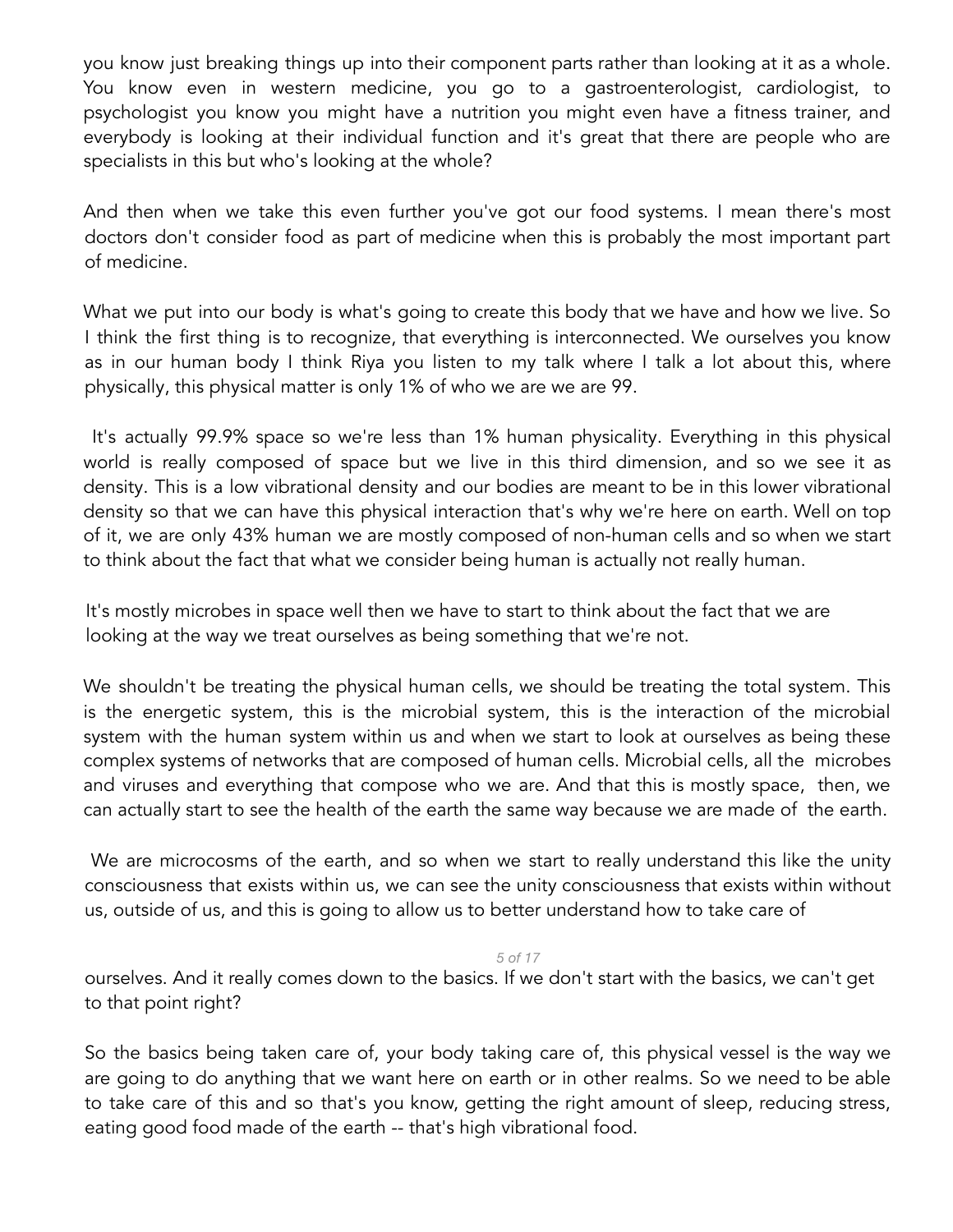Just doing some of these basic things and also really working with the mind 'cause the mind and the body are so interconnected that you can't have one without the other. So it's really about programming those subconscious thoughts to be thoughts that are directing our consciousness towards creation of something that is good versus first like focusing on what is wrong.

AERON LAZAR: I think that's amazing. The thought of consciously living in tune with the planet. You touched on sort of higher vibrational food. I'd like to talk about that, if that's OK, and you know I could probably get some tips from you, and I'm a working progress when it comes to my diet. So I'm not perfect, I'm trying to raise the vibration of what I consume but obviously would you say you are vegetarian, vegan? What sort of diet do you consume, Vanita?

VANITA K. GUPTA: I'm gonna first start by saying that we're all a work in progress. There's no perfect diet and there's nobody who's perfect so you know this.

We're all just get better and better and better at what we do and there is no perfection and we all are also evolving, changing beings that are changing because that is the natural progression of this time space that we are here on earth, but it's also the evolution of the earth herself and what's available to us.

So this is always going to evolve and change and because of that, we have to evolve and change. So it's remembering that there is no perfect system it's about being in tune and in harmony with your body, where you are in that moment.

So myself right now I can tell you that I am vegan. I don't drink, I don't you know eat anything that is going to harm me, but this is like 25 years in the making. This is not something that you know I have done overnight.

I became vegetarian 25 years ago because that's when I first began experimenting with my body. I was studying Ayurveda, and that's when I chose to use myself as an experiment and you know I started just testing foods on my bod. This is before we even had like food testing and elimination diets and I I'm sure they were around but that wasn't like the norm, and I was just

## *6 of 17*

you know testing things on myself. And I realized that like meat just wasn't something that I could digest I just this wasn't sitting well with me, but I was a junk food vegetarian.

For years before I even knew, I was like pizzas vegetarian for so long, but what happened is over time, as I began to like really just develop that consciousness – and when I say body consciousness this is not about how you look.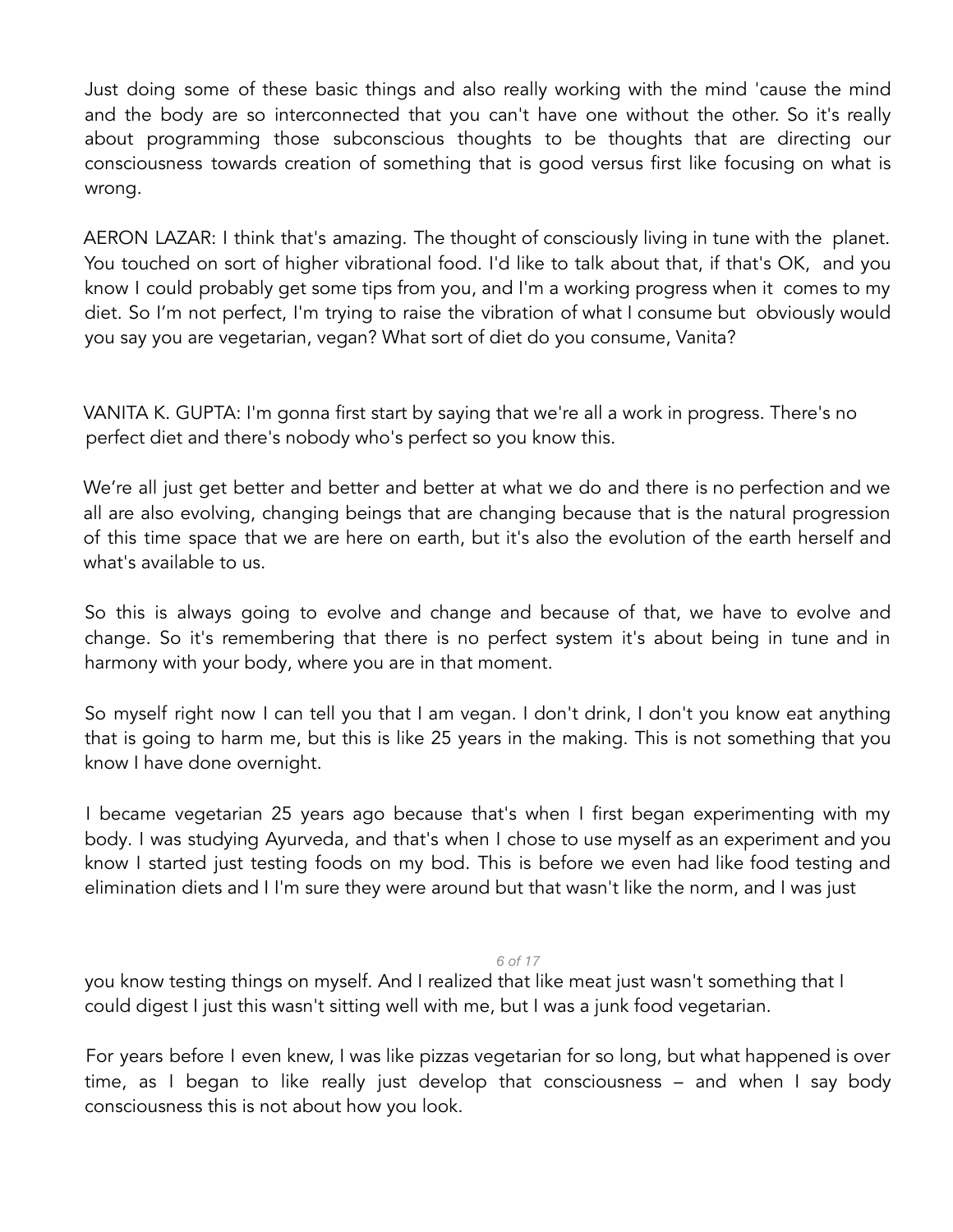There's a problem that we have in today's society where we equate skinny with being healthy. It's not being healthy.

There's nothing to do with weight and that it's about being comfortable in your body, where your body feels good and so as I developed more body consciousness, that I began to realize what my body needed for it to feel good.

I've been vegetarian for 25 years. I became much better in my vegetarianism but then just last year, while we were in lockdown for so long that's when I started to play with veganism. I've been playing with it for about 15 years but that's when I decided to go full force into being vegan because my body said you do not need the dairy, you do not need the milk, you don't need you know, the cheese all the stuff that I loved, and honestly, it's been the best thing for me.

Growing up, I had severe allergies, asthma skin conditions. You know, I went through lots of eating disorders but there was just so many physical problems that I was going through. The irony of this all is my dad's a gastroenterologist and like nobody ever suspected that it had to do with gut issues.

But as I've refined my diet and as I have found what is optimal for me in this moment of now, I'm no longer on any medications. I'm no longer taking anything. Animals that I'm allergic to I can tolerate much easier it's not that I can you know, just you know snuggle a cat, but I can handle it much better than I could have

AERON LAZAR: One of the first things that you know I kind of transitioned from really, I remember it and it's you know we're talking about dairy here and I remember when we came to Australia and back in the UK obviously you've got you grow up your own you know British tea with cow's milk and all the rest of it.

And that's just like a normal thing of yogurts and all this kind of thing and I'm just kind of got used to kind of consuming that stuff but when we came to Australia, everybody was having a cappuccino with soy milk, and I thought you know what?

I'll give that a go and I thought initially I thought it sounded a bit fancier soy cappuccino. I got used to the taste and we kind of transitioned into that and I remember the first time I had a

*7 of 17* cappuccino with cow's milk and probably six months later, how heavy I felt in my stomach afterwards just from consuming cow's milk.

I was like Oh my goodness me. I couldn't comprehend that when you constantly consumed it 'cause you don't know how you can feel how we how we can feel any different but what a difference that was moving away from cows' milk. The only the only thing is I can't give up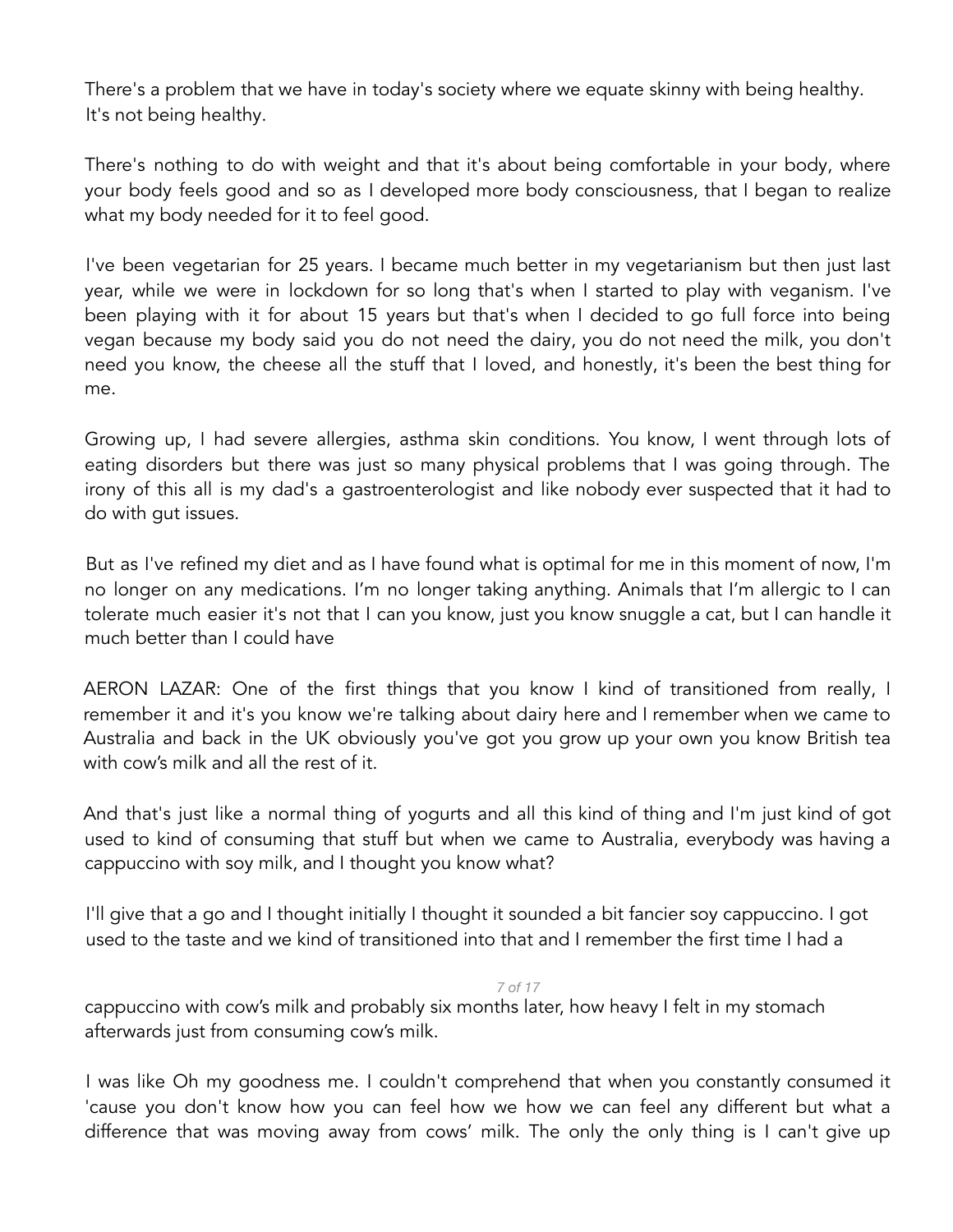salted butter.

VANITA K. GUPTA: In the end when it comes down to salted butter all you need is a little bit of oil and salt. It's amazing how it'll change things that you don't realize how easy it is. It's just it's a mind the attachment. It's the ego attachment that has to let go of eating that food because we have attachments that are stored in our body because there's an emotion stored with that and that has to do with a memory. There's a memory that you have somewhere of what butter is, and what it does and how it feels and what you like about it and there's nothing wrong with having that and you'll let it go when you're ready to.

It's really like when you truly let it go is when you've broken through those attachments, but you know there's nothing wrong with eating what you need to eat as long as you're doing so consciously.

I'm choosing to eat this are butter and allowing your body to recognize that OK this is what I have to do, this is what I'm choosing to do, and the more you bring that consciousness to it, you pay attention to how it feels in your body and then you might be like -- you know what? I don't know if I like that feeling anymore. I don't know if I want that feeling, it's as you did with the soy milk with you know the cow's milk.

That's a vibrational energy that you're feeling when you're eating any sort of animal product. We're getting the emotions of an animal, I mean plants have emotions too, don't get me wrong. I don't wanna, I don't want to disregard plants and their emotions, but because we are animals, we have a closer relationship to those animal emotions and therefore we can feel that a lot greater.

We just we have a sensitivity towards that and honestly unless you're having like the most nurtured cow from that farm that you know is really well taken care of, most likely they're not having the greatest emotions of having their milk taken away from them or the way they're treated and so that is all being fed into us and then those become our fears, those become our emotions, and that's a lot of that density that we're feeling with it

RIYA LOVEGUARD: that's incredible. about talk about with with regards to emotions I heard about it I've I've been kind of never really consciously made a decision I'm not a vegan vegetarian moment never consciously mega scission it just happened to me. I just stopped kind of stopped resonating with me and it started from it was a weird transition from the biggest

## *8 of 17*

animals to the smallest. So it started with like beef lamb, then for a long time with chicken, and tofu.

It just moved move the full circle but what I want to talk about is those attachments that you've mentioned because that also is connected with emotions how does that work because we see that I remember you mentioned in one of your posts a while ago about being addicted to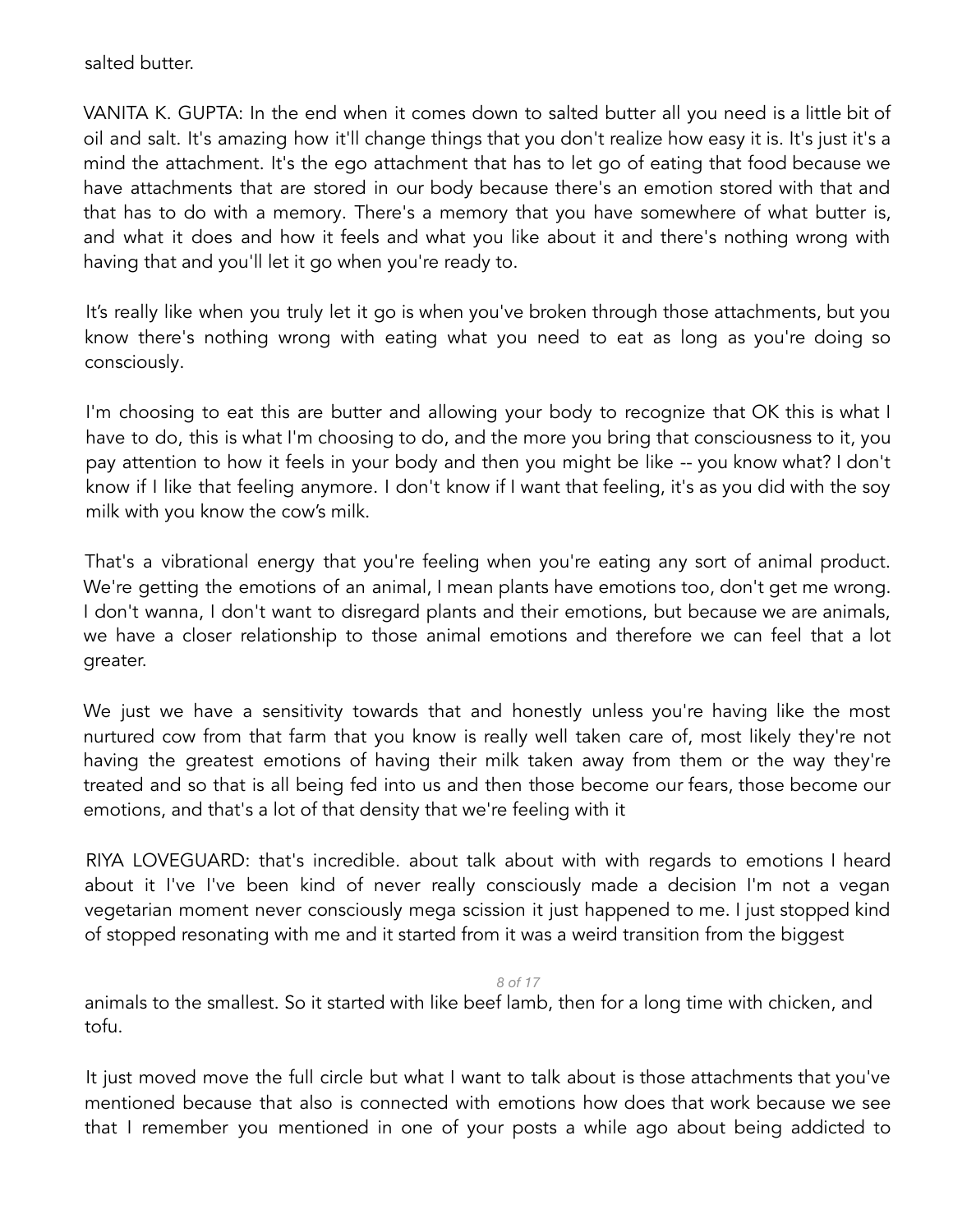certain foods or to certain ways of eating and I feel a fascinating because when we think of addiction we only think of these kind of you know heavy substances like illegal drugs or alcohol or something really kind of unhealthy but you can actually get addicted to anything how does that work with detachment the food?

VANITA K. GUPTA: this is something that we don't often think about too often I think when people think of addiction with food, they often think sugar, or they often think alcohol those are probably the two things that people associate with it. But really, what happens is that so biologically we produce these neurotransmitters all our happy neurotransmitters: serotonin, dopamine all these happy molecules that people want

90% of that is actually produced in our gut. It's not produced in our brain it's actually produced in our gut by our gut microbiome all those little bacteria that live in our large intestines, they're responsible for a lot of our emotions. And it's what ends up happening is that it doesn't really matter like if you're taking cocaine or if you are eating food you're producing a response to what you are putting into your body so it used to be that if you looked at you know the neurochemistry of something like cocaine, you would see that you know the system is flooded with all these neurotransmitters and when you look at it with some sort of food there's the neuro transmitters there, but the system is not flooded.

Food has been processed and changed to be made more addictive so that we are actually eating it and addicted to it the same way we would be addicted to something like a drug like cocaine and it's flooding our system so that we actually crave more.

Now there's other things that happen in the food industry which are unfortunate, but this is all for profit. This is something that is done in order to keep us buying the food but they take out the nutrition from it so that we actually continue to have the hunger feeling, that we don't feel satisfied, we don't feel nourished, and so we don't feel nourished, we are now eating more of it and then we're eating that thing that we're creating also an emotional connection too.

So we have the physical connection through our biology, we have the lack of nutrition that's coming in, and then we have the emotional connection, because that's coming through you know advertising, you know you see the Coca Cola with like oh this will make you feel good like just drink a coke or yeah you know this is gonna you know you're gonna have this abundant life when that has nothing to do with Coca Cola or like any of these other things you.

## *9 of 17*

The happy meal at McDonald's like this was all early marketing but you can still see it today but these are all emotional attachments that are created to food now this is actually getting marketed into a lot of the health foods because what ends up happening is that they know that this is where the trend is going so they just move it over so we have you know how many times do you go to the grocery store and you're like wow this has got prebiotics and probiotics and you know vitamin this and vitamin that this must be good for me and you just pick it up so they're appealing to what we as consumers think that we know we want and so they're just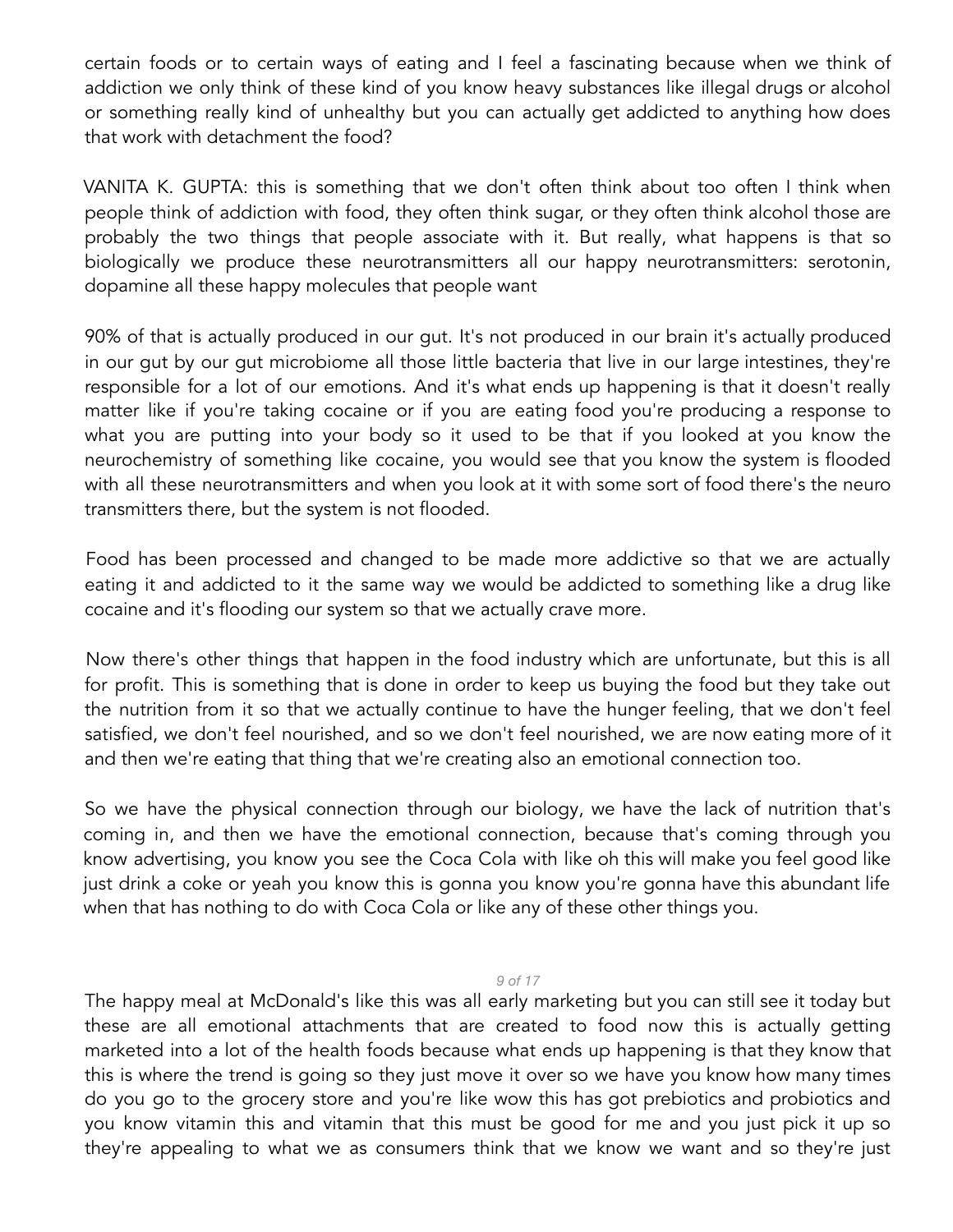they're they they know what they're doing they know what they're doing when it comes to it so there's an addiction that's created that's you know emotional that's physical that's mental it's coming on all levels of our psyche and our biology and so it's really having to deprogram ourselves from this because we've forgotten our bodies. Our bodies are hardwired to remember how we eat food, but we have forgotten from our ego perspective how to eat food.

RIYA LOVEGUARD: One of the things that kind of plays into that addiction if I can just follow that thread is there's also what happens after so let's say I don't know I have 5 squares of chocolate there is then a cycle of guilt and shame, where I don't know I've devoured a bar of chocolate and O know it's not good for me, I didn't need it. Sometimes ice cream, even vegan ice cream, sometimes you just do this disgusting feeling like the heaviness etc. and then the guilt and shame kicks in. How do you get out of this vicious cycle?

VANITA K. GUPTA: This is the hardest part it really requires conscious deep programming and reprogramming because so many of our dietary changes are only focused on the physical removal of foods or you know the physical foods themselves, but really, it's the emotional aspects that we wanted to be dealing with.

I think that what happens is too often we are we're making large changes that we can't integrate into our body so it's like, "I'm gonna remove all sugar. I'm not gonna eat any sugar anymore," and then you have a bad day and you're like "OK I'm just gonna have a little bit of ice cream."

But because you haven't had that sugar and because you haven't had that bad day your psychology is gonna say "You know what? I'm allowed to have a little more. That was a really bad day, I can have a little bit more." And then soon that you know you're at the end of the pint, and you're like "What have I just done?" and then you go through the cycles of guilt and shame because you were telling yourself you're not gonna do that because you shouldn't be having sugar, etc. So it's the stories that we're creating for ourselves.

So I'm gonna tell you I ate a pint of ice cream just like I don't know four days ago or something. You know this is something that I was like, "You know what? I'm going to the grocery store." Never go to the grocery store when you're fasting #1. I went to the grocery store and I was like you know what that ice cream that's a really reishi mushrooms, it was dark chocolate there was so little sugar in it. It was like my kind of ice cream and so I put it in the freezer and I was like OK I have this ice cream.

#### *10 of 17*

Now that I bought it, I like how am I going to consume this? I know how am I gonna consume it so I made a conscious choice I was not gonna eat it under any sort of emotional duress, and I was also going to choose that if I tasted it and I liked it, I was going to allow myself to eat the pint without guilt.

You just have to change the narrative around the food because if you go in with this idea of "I'm not gonna do this, I shouldn't do this, this is not good for me ,"you're going to just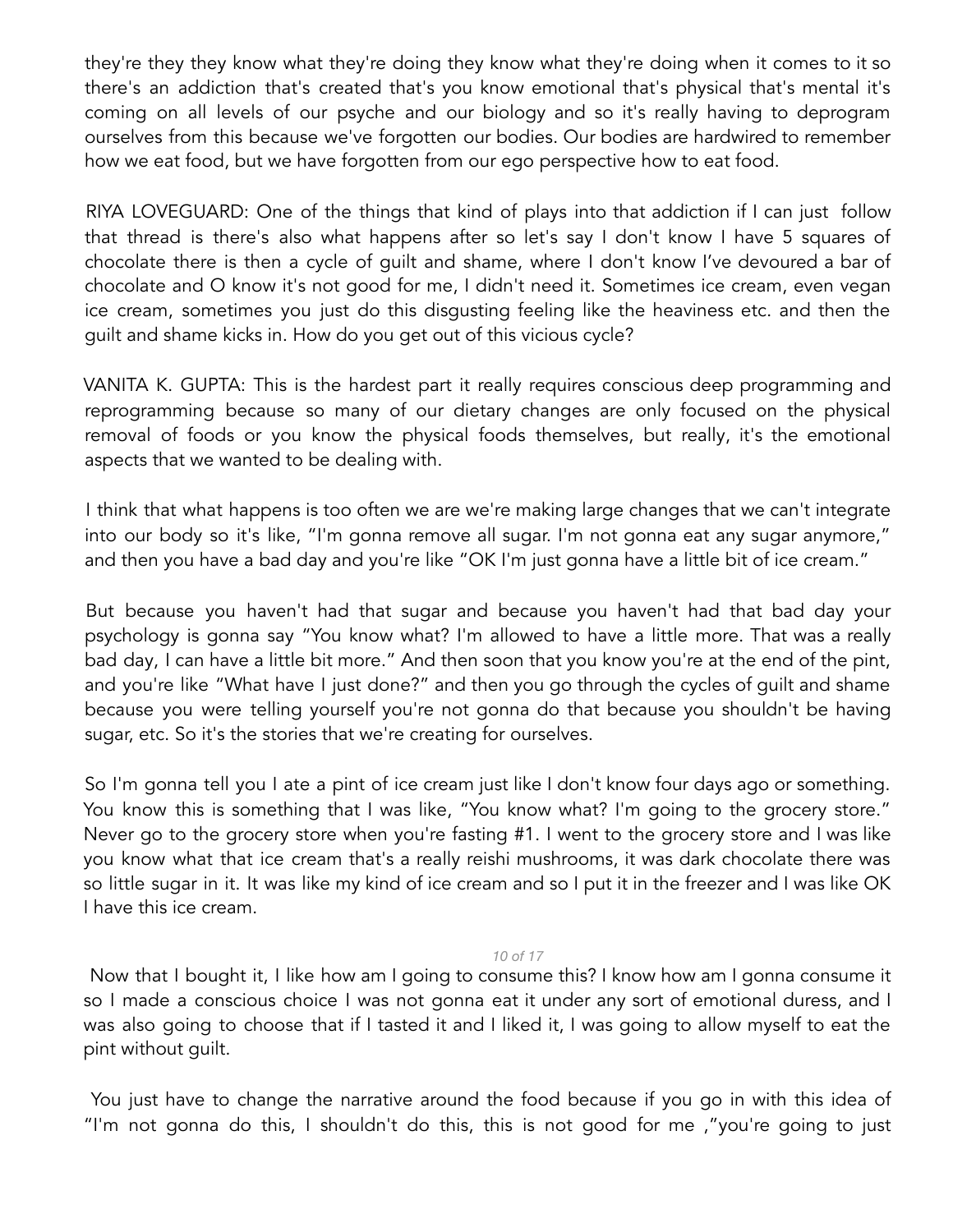program yourself into cycles of guilt, and honestly the guilt and the shame is worse than what you ate that's actually doing more harm to you than what you ate so just it's a consciousness that we need to apply to this.

AERON LAZAR: you also feel like you're kind of depriving yourself as well which you know isn't the case so it's like oh actually if i don't eat the whole pint xx actually if you kind of do a bit of mental gymnastics flip it on its head, I can make this last longer so therefore I enjoy it longer.

Just to touch back on what you were talking about before with these sort of how these brands are sociate themselves with and sort of healthy images and all the rest of it and it's interesting when you look at things like the Olympic Games or the FIFA Soccer World Cup you've got the likes of Coca Cola, McDonald's -- All kind of advertising and branding across these things because we associate and you've got these athletes kind of performing and therefore it must be good for us etc xx

If you can speak into that facility amazing is about really kind of you producing some amazing sort of recipes and stuff. Like I said we went through a period where we were really trying to eat completely vegetarian but then became sort of devoid of interesting things to cook and I was thinking oh goodness me, I can't cook the vegetable lasagna yet again. And it comes down to that but you've got some such amazing plethora of interest in like the chocolate brownie or whatever that just looked to die for that us on social media, where do you get those?

VANITA K. GUPTA: I mean I think cooking is in my blood I definitely do feel like it's one of the gifts that I was born with and I think being born Indian you're kind of born into the gift of spices which is something tha is life changing and palette changing. You want that mouthgasmic food you create you know you just use a lot of spices. But you know it's just learning how to really just – I think again once again it's listening to your body.

So a lot of my recipes start out of my cravings I have cravings or things I mean it doesn't mean that my cravings go away. I might still crave something like pizza. You know I'm vegan and you know I can find vegan pizza but you know it's not necessarily the same feeling as having, like for me it's like a slice of New York City pizza. Like the perfect slice of New York City pizza is like my thing. So that's something that I thought that like I would never be able to give up because that would be you know that would be my Achilles heel.

## *11 of 17*

Well, I've been actually presented with that several times, and I find that my body doesn't want it so I'm asking like what does my body want? And when it tells me what it wants I'm just recreating those kind of sensations those flavors those feelings that I'm desiring. Sometimes it's sweet right? But it's not just having a sweet like I could go out and like have all sorts of different chocolates, but there's usually a feeling that I want, there's a texture that I want ,there's something…

'Cause I wanna be able to bite down into it, I want it to have like you know a softness or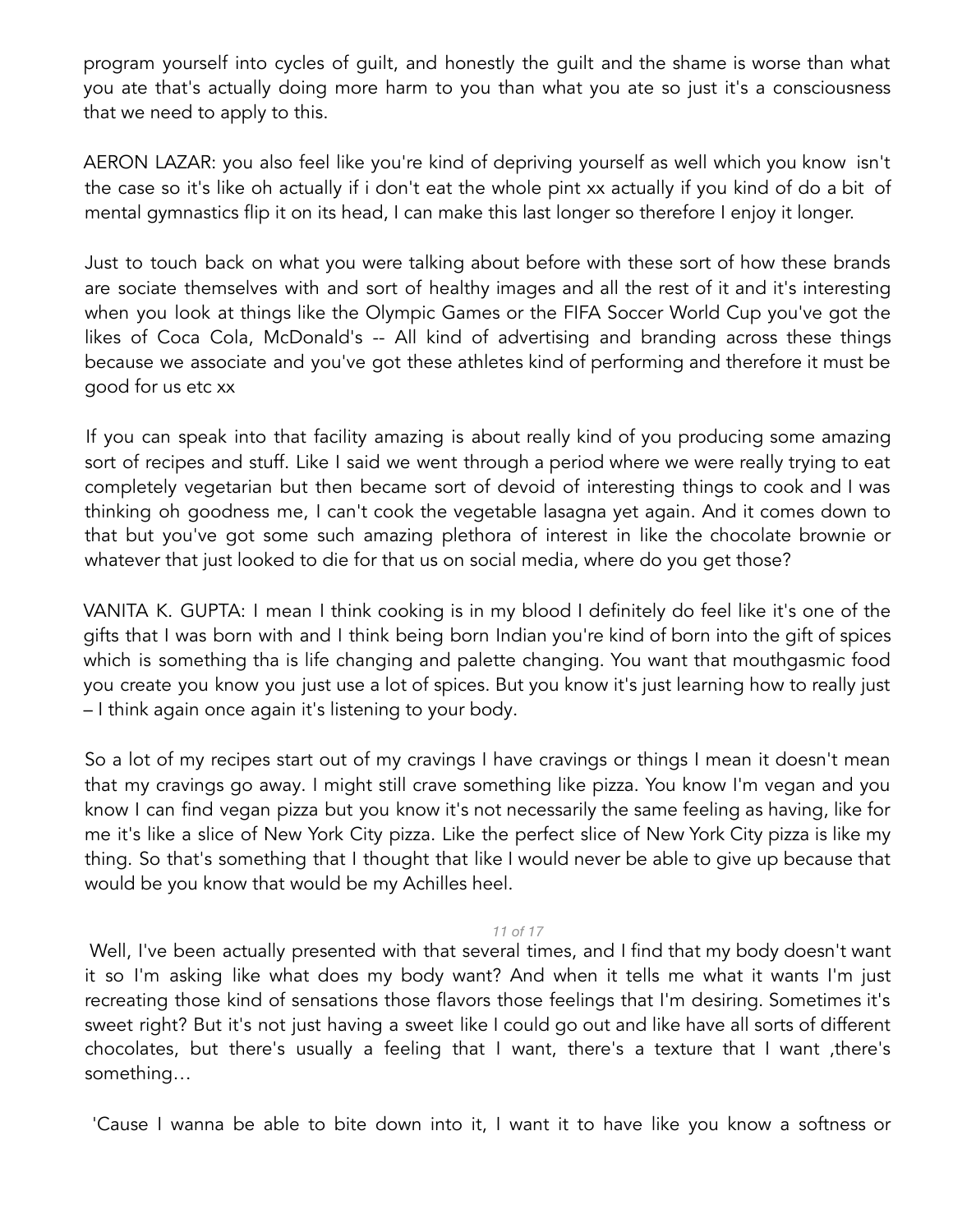truffle… sort of crunch. So a lot of it starts with that desire that I'm looking to satisfy, and then I'm building from there. I also look at what's seasonal, I also try to like you know stay with Whole Foods as much as possible and I also give myself permission as you said, restriction is the worst thing that we can do to ourselves. If we restrict ,then we are withholding and who lives in restriction and lives a happy life? It's all about what am I moving towards? So rather than saying I can't eat this it's I want to feel this.

So what do I want to feel? I wanna feel happy afterwards I don't wanna feel tired the next day. I don't wanna feel tired after the meal so I'm using those kind of feelings and emotions to create it

I also let the vegetables speak to me, honestly, like you know you go to the farmers market you can just let them inspire you do something new. And I mean we live in the world of information at our fingertips you can sit there on your phone at the farmers market and Google a recipe that you're like, I can try to do that. For me I've had enough experience with cooking that I can like create these things with a little bit more inspiration and not necessarily needing as many recipes. I look at recipes to get me inspired and give me ideas. I always say like the most important thing that we can do for our bodies and to include diversity, so you wanna be eating like a wide range of things. Try a vegetable or try a fruit that you've never had before and quickly Google it and come up with an idea. Let's see what happens. The worst thing that can happen is you don't like it and you put it into your compost and you give it to the Earth.

RIYA LOVEGUARD: Because obviously I am not naturally gifted to cooking Aeron can witness to that. Thankfully he is. I've had a history of doing things like burning pasta or I don't know what else I've done. xxx Also there will be listeners who are perhaps short on time and I literally I feel like there's two things that are stopping me from eating my optimal diet and being in optimal health and I believe that a lot of people will identify with that, so if we can touch on both of these things.

Well, number one, there almost seems like there's too much information where you don't know, I've asked myself this question many times, what is optimal health for a human being? And number two is convenience and laziness and basically like you know it's easy to go through the motions and pick up the same ingredients and make the same three or five dishes from your

*12 of 17*

repertoire that always works so if we don't speak about both of these things what is actually optimal for us and then how do we get around this convenience?

VANITA K. GUPTA: Those are both really important questions. I think optimal health, I always say optimal health is mind body soul alignment in that moment of now. We're always existing in this moment of now and not that optimal health is gonna change because let's say you walk down the stairs and you slip and you know you break your leg. Well the idea of optimal health in that condition is gonna be very different from if you are able to fully exercise in what you do. So it's always about identifying what your body needs, and what your mind needs, and what your soul needs, because food is not just for our physical body if we're not feeding our soul and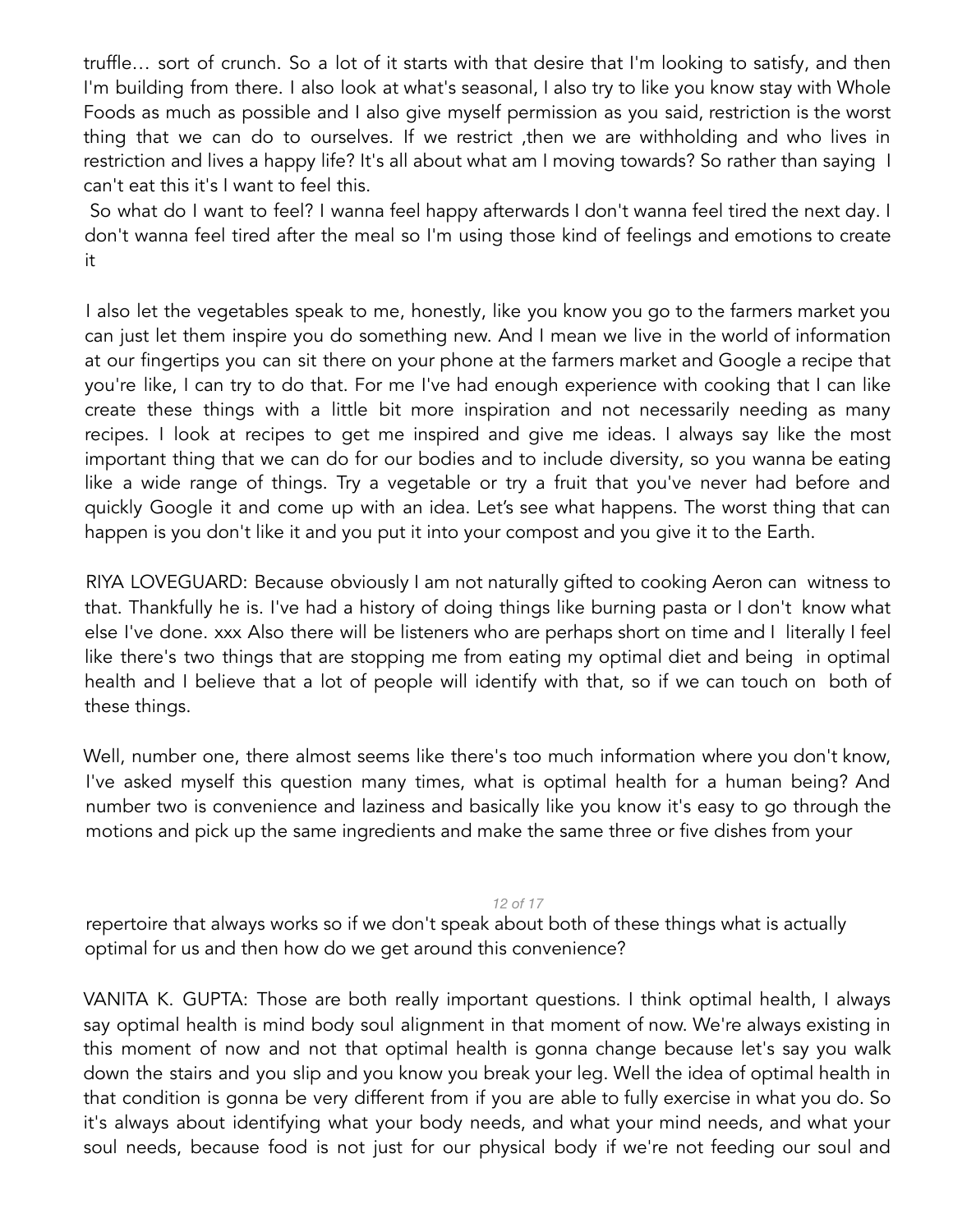we're not feeding our mind then we are not in our optimal health

And what I mean by feeding our mind just for listeners is that you know our emotions, our thoughts are… our ability to have clear thoughts actually starts in our gut. And so if we're feeding it very low vibrational food, and when I say low vibrational, I mean tons of processed, lots of fat lots, of heaviness. I mean, I don't think I think if you just you know, took different foods and you put them in front of you, you can feel the vibration off the food. Like there's there's energy that we can feel that we're getting from it and it's making sure that it's not our ego and our mouthwatering that's determining that that vibration but really truly understanding that vibration.

The best way to experiment with that is when you're not hungry, like play with the foods and just feel the energy off of them because this is the energy that it's giving your body. So you know when we're in our optimal health, we want to be feeding our physical body, we're feeding the gut microbiome that's in large intestine. This is what's actually going to be then producing all the happy molecules, all the connections in our body, strengthening our immune system, strengthening our mental clarity.

So you want to be feeding that and you want to also eat that are nurturing your soul.

I don't think our 5D vibrational being actually really needs this physical food, it's our earth body that needs the physical food, so we don't wanna be so dense that we're kind of like contracting our magnetic xxx. And you know, we're staying inside ourselves, so we want something that's going to keep us alive but not everybody is built to eat a salad every day right?

So this is not something that we want to be saying that there's only one way to eat, and that's why I think it's really important that we're in tune with what our body needs in that moment. And I encourage people all the time, you don't need to label your diet you don't need to label yourself you don't have to say I am vegan. I can say this because I've been doing this for 25 years and i know that this is what my body needs, but when we start to create these labels in these categories we limit ourselves and this is where the cycles of guilt and shame.

## *13 of 17*

So if you say like I'm vegan and then you decide to have that piece of bacon, you're gonna send yourself down a spiral that's not gonna be good for any of you and you'll definitely not be in your optimal health. So I say label your meal, not yourself. So I'm gonna eat a vegan meal. So I'm gonna eat a vegetarian meal. I'm gonna have this omnivore's meal right now. Whatever it is, listen to your body if it decides that it needs a little bit of fish because it knows what it's doing. You don't always know why it needs that but it might be that it needs the fatty acids or it needs certain minerals or it needs something that you're not aware of. So there's nothing wrong with listening to your body and being like, "you know what maybe it needs this and allowing yourself to eat it "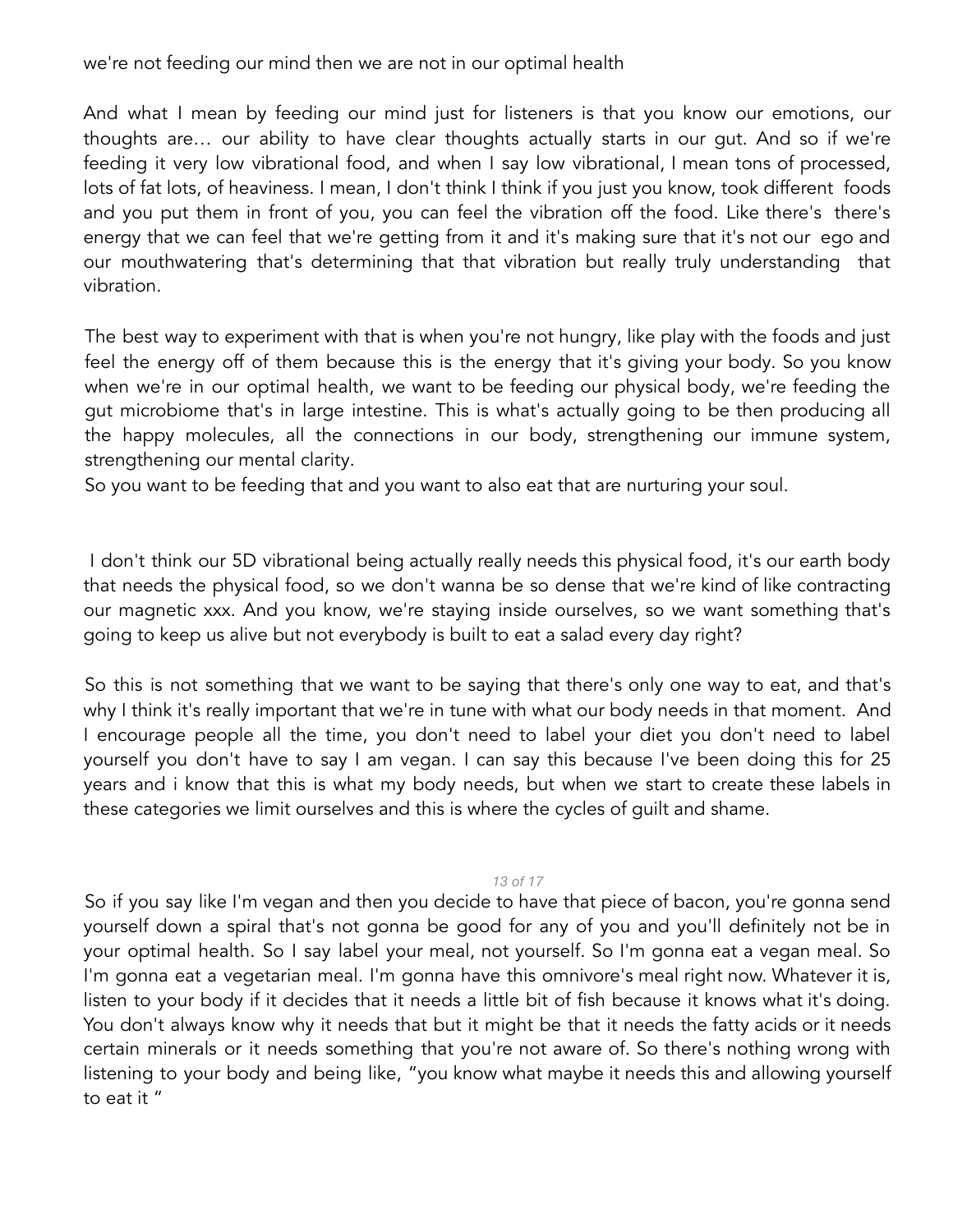Now what when it comes down to is quantities, and you know how often and how and making sure that it's not just purely ego, like I need those French fries every day. So like you have to watch that because it's a slippery slope.

But when it comes down to convenience and you know the idea of not getting bored with food, because this is I think the difficulty. People often get bored with food and this is where I say like you you have to do what you can, when you can and it's not about saying like, "OK I'm gonna have like a full week of vegan meals" and burn yourself out.

Start with a day. Start with like maybe two days a week, three days a week, whatever is right for you. If this whole idea of being in the kitchen then chopping all this stuff and like doing all this stuff is just way too much, I mean we live in a day and age where the lot of the stuff comes pre packaged or there are salad bars. I don't know what it's in other countries, but you can get these salad bars that have like pre pre-cut vegetables and like it's like you're going to make a salad.

Whatever shortcuts that you need in order to be able to do it. If you need to eat the same three vegetables because you just don't wanna dare and try something unique or different that's totally fine, but the idea is to like you know maybe by three spices there are so many amazing spice blends right now. You don't need to go out and buy individual spices, you can go out and buy a spice blend you know garden masala is one of the Indian spice blends xx that you can just you know take that and season whatever vegetable with it and it's amazing how it will change your perception of that food because you will think you're eating a different food just because you use three different spice blends on three different days.

The thing is that sometimes it's we have to train our bodies to actually start to like this. Unfortunately, because we live in a system of processed food ,with lots of salt sugar and fat already ingrained in the food. Our bodies have forgotten what this food feels like and that we actually enjoy it so it takes a bit of training and you have to give yourself leeway with that training. I always say just start by eating the thing that you know the vegetable first. If you really dislike vegetables just eat it, get it over with, and then go eat the rest of the food, because your body is gonna start to feel thatm and it's gonna start to feel like, "Oh yeah OK I like that" and

*14 of 17*

it's the first thing that you're tasting when you're hungry, so you're actually learning to eat that when you're hungry rather than the thing… let's say the burger or whatever.

AERON LAZAR: I just know how delicious vegan food can be because there's in South of Perth and we went there it's a vegan restaurant and we went in there for lunch one day and I had the most amazing plate of food since I can remember. It was this pumpkin ravioli homemade pasta truffle oil and just some other bits. I was just like with vegan food can be like this I'm all in, I'm doubling down on this but it's from my perspective. This is why you know what you do is super interesting because you know I think you could probably share with the listeners. You're creating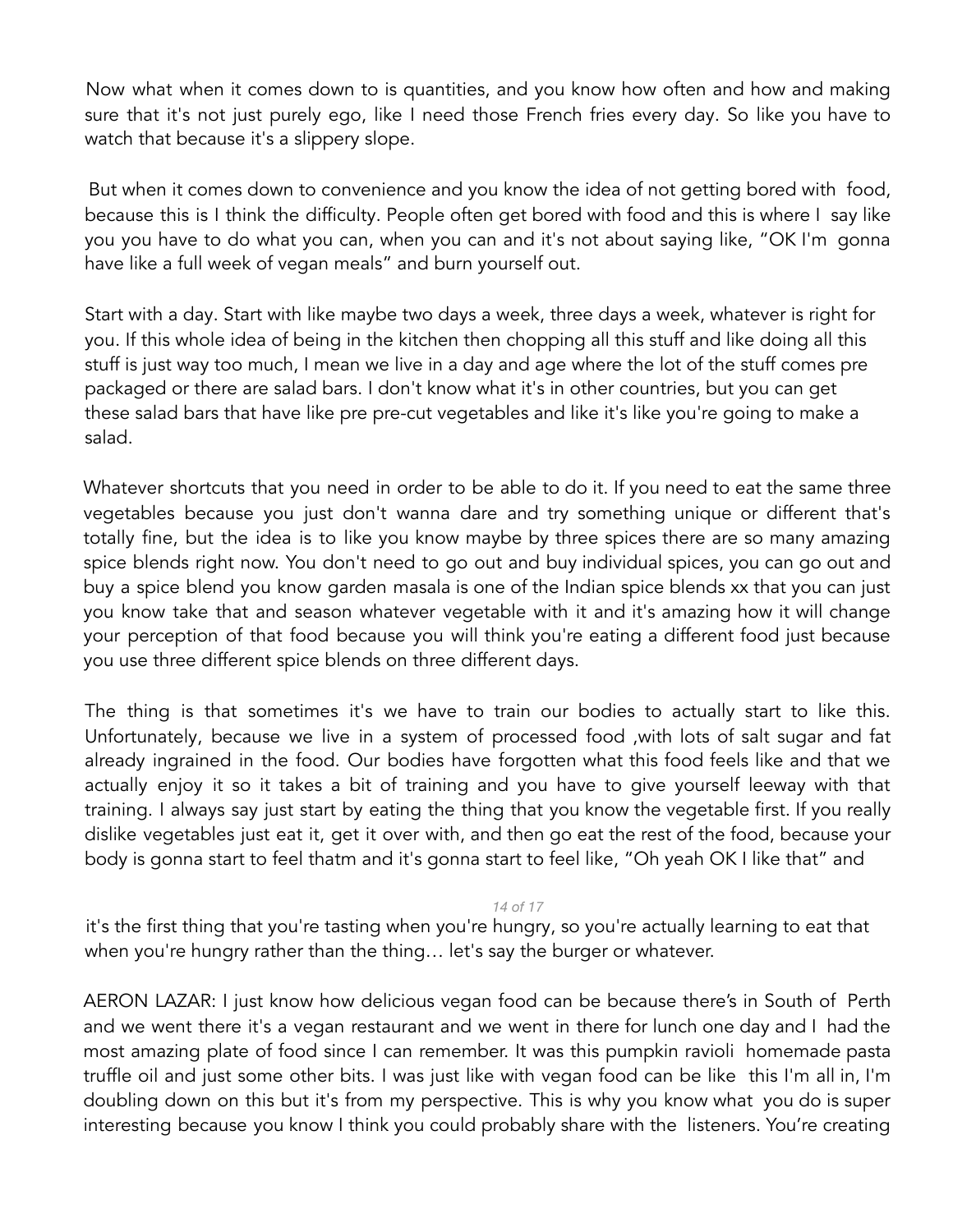programs and recipes and things like this, I'd love to learn some of these recipes from you.

VANITA K. GUPTA: it's been a lot of fun because coming out of all this health, I've realized that what I really wanna do is help people understand and identify their optimal health for them and so for me this is really a self-mastery program that I'm running.

I have a coaching program I do individual coaching, but like the group coaching is really where it's at because we learn from each other. You know there's so much energy that you put in when you're working together, and you don't feel alone because when you're trying to change your diet, I mean this is like one of the most intimate relationships that we have with ourselves what we eat is how we love ourselves and what we put into our body is what becomes us so it's really one of the most intimate relationships.

And so going about that alone or you know let's say you're trying to do it, maybe in your rest of your family doesn't want to do it. So it's nice to have a group where people are talking about this and working together. And what I do is I take people through a three-step program over the course of 12 weeks, and we're really looking at it from mind, body, soul, and because it's not one, then when we're when we're wanting to change the energetics of our body through what we eat, we have to look at our total body complex which is the mind, body, soul complex.

So I really take people through this journey and what's amazing is that the changes that they're making are actually not these revolutionary like, "Oh my God it became vegan at the end of this program," because that's really just not feasible. It's really an overhaul and this is when people end up swinging on a pendulum they go from one side, they're vegan for a month, and then they then they go and they eat all the meat they can get for the next month.

This is not really like what we're supposed to be doing. The idea is to reduce the pendulum swing so that the distance between the two swings is smaller and it's OK to have that little bit of swing, nobody is gonna be perfect but the idea is doing the best that you can for who you are where you are in that moment.

## *15 of 17*

Let's say you're traveling and you're in a new one environment you can't get everything that you've already used to have, and maybe your sleep is off because there's a time difference, maybe everything has changed, you have to re-acclimate. So what this is learning. I'm helping people learn is how to really be in touch with who they are so they can make changes to their way of caring for themselves through food and understanding the narratives that they have with food what they're doing so that they can make changes that are fully integrated into their body.

Like I said for me you know this has been a journey to get to where I am and I'm in the best health at 44 years old because I have really been listening to my body. So focus on the youth like the youth is where you know everything is, but the problem is with youth is that our bodies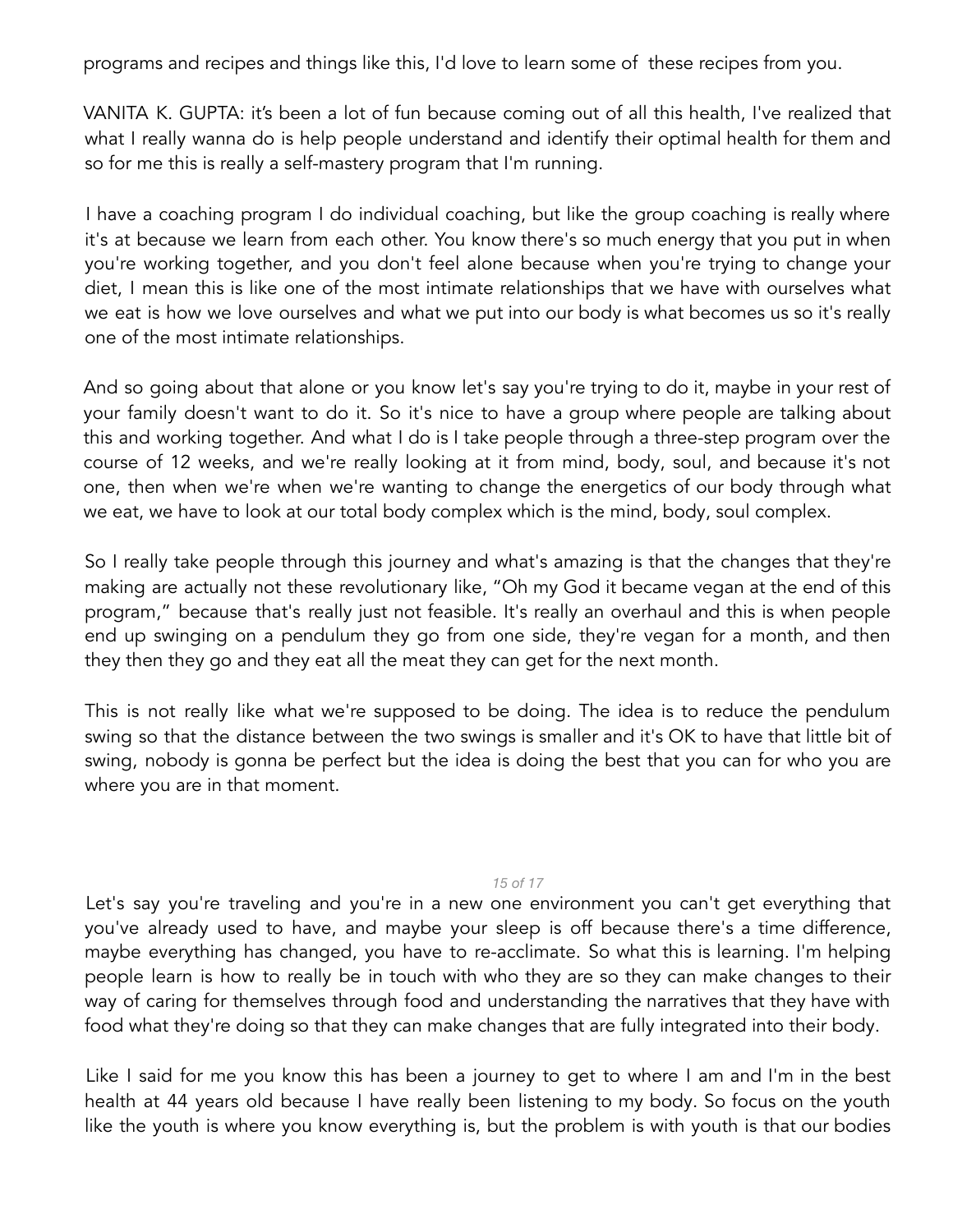are more capable of doing repair and doing it doesn't undo damage, but it masks the damage very easily and as we get older we're no longer capable of masking that so you want to be able to like really establish these systems no matter what age you are, to be able to take care of yourself in any environment.

So this group program is just like… it's been a lifelong journey to make this and I'm just so proud of it but with it, I offer a self-mastering program because again it comes down to reprogramming the narratives that we tell ourselves this, the stories in our mind, are subconscious programming because no matter what you do in our physical reality, no matter how you choose to eat, what you choose to do ,how you choose to be, if you don't change those underlying thoughts within you, then there's nothing that's gonna be achieved because you're always sabotaging yourself and you're always going to then run back to that which you need.

So I have like a smaller container that's the self-mastery program, and then that feeds into this other container which is a little bit more intimate, and I do that the recipes all of this stuff, like this is stuff that I have fun with so like you know I like to do these YouTube videos with my daughter.

I post recipes every so often I am actually writing three different books at the same time right now one is looking at how we actually use food to align our chakras, and really getting into our body to clear the chakras, and actually doing it through food but it's not just like eat orange for your sacral chakra 'cause that's the color orange. It's really going into like you know it's really going in depth with like how these foods really know nourish that area, so we can begin to explore that area, and the blockages that we have there. And so how you can raise your consciousness through that.

And then the other two are a little bit more related to my life journey, one is about the intersection between evidence and intuition, and how we use our gut and our gut microbiome in order to really transcend the ego and be a channel for source consciousness and really raise our vibrations that way.

## *16 of 17*

And then the last one is a little bit more of a personal journey and all of them are going to include recipes and you know I have fun creating them. I have fun sharing them and every so often when I feel like I have time and inspired, I run these cooking classes online 'cause they're just fun to do and it's really fun to teach people how to incorporate not just plant-based food into their diet but ritual and honoring the food and respecting the food and one with Gaia.

AERON LAZAR: Like I said, I've seen I've seen some of your handiwork on social media and it looks divine I have to say. So for the listeners, where can they catch up with you, Vanita. Where can they find you where's the best place to reach out to you what would you recommend?